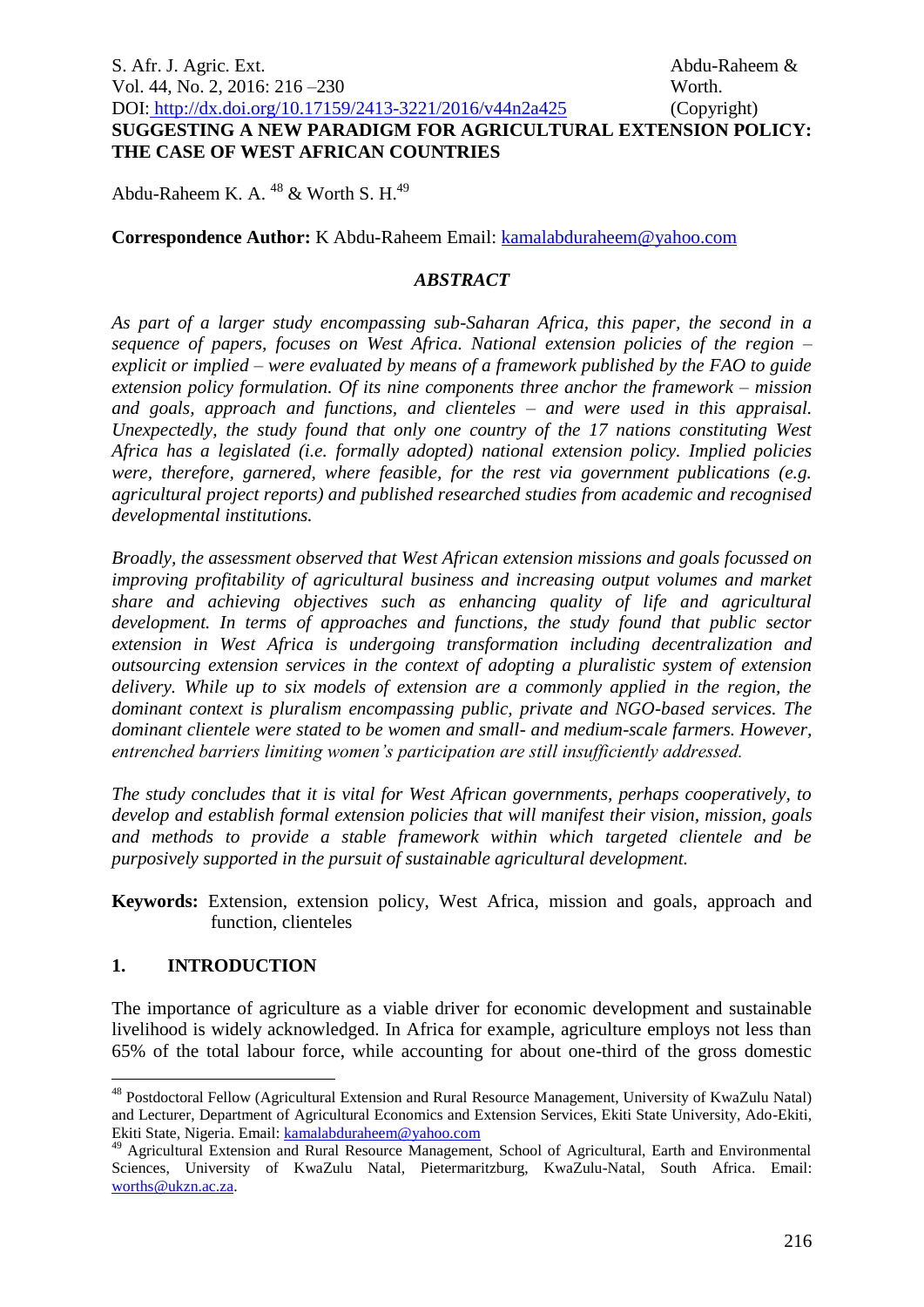product (World Bank, 2008). Despite this substantial contribution of agriculture to the economy, the labour productivity in agriculture remains low in sub-Saharan Africa. The average value added per worker in 34 sub-Saharan Africa nations is US\$ 318, relative to the global average of US\$ 1,000 for the same period (Rosen & Shapouri, 2012). This lagging pace of Africa undoubtedly constitutes a major contributing factor to the entrenched poverty ravaging the region.

With specific reference to West Africa, the main focus of this paper, agriculture is particularly essential to the economic growth and development. The sector provides employment for an average of 60% of the labour force, while delivering not less than 80% of the food requirements for the teeming population of about 300 million people in the region (World Bank, 2011). Agriculture also serves the main source of raw materials for processing and manufacturing companies, thereby contributing about 15.3% to export of goods and services in ECOWAS (International Monetary Fund-IMF, 2010). With the exclusion of crude oil exportation from Nigeria, agriculture contributes not less than 30% of the export earnings, while accounting for about 21% of the regional import bill (United Nations Economic Commission of Africa, 2010). Also, the average contribution of the sector to the Gross Domestic Product (GDP) of West African countries is 35%, albeit with noteworthy disparities among the countries. Notwithstanding all these contributions, the productivity and yields of agriculture in West Africa are generally low as compared to those of other developing regions of the world. The cereal production levels of all the West African countries, except for Ghana, are still below the 1990 cereal production levels for Latin America and South Africa. (FAO, 2012). This unfortunate condition has been attributed to a number of factors, including: poor levels of mechanization, inadequate fertilizer usage, insufficient access to improved seed, dependence on rain-fed agriculture, and poor management of water.

In addition, the challenges further affecting agriculture on global and local scales include: population growth escalation, climate change effects, land tenure issue, increasing number of HIV/AIDS-infected farmers, and issues concerning market liberalisation and access. Amid these challenges, the importance of agricultural extension in advancing agricultural developments, particularly in West Africa, seems currently downplayed both practically and in literature and governmental reports. A recent account from the Worldwide Extension Study (2011: 1) categorically indicated a "lack of information on extension for several West African countries". This paper seeks to help redress this on the premise that extension is particularly important to the success of any national agricultural production endeavours; and its constant re-evaluation and re-invention should be given high priority by governments.

Effective engagement of extension in agricultural development requires a change of extension approach from the singular, narrowly defined model of public provision of technology transfer services, which is widely acknowledged to have outlived its usefulness as a sole strategy in achieving effective and competitive agricultural development. Extension, in the current dispensation, faces challenges of tackling objectives ranging from: promoting environmentally sustainable agricultural practices (Alex, Zijp & Bylerlee, 2002); responsively and efficiently linking of farmers to local and international markets; reducing the defencelessness of the rural poor and enhancing their voices (Farrington, Kidd and Beckman, 2002); viewing agriculture as part of an all-embracing set of rural growth strategies, including non-farm employment and enterprise expansion (Rivera, Qamar & Crowder, 2001); pairing technology transfer with other services relating to both input and output markets (Neuchatel Group, 2002); the need to develop competence among farmers,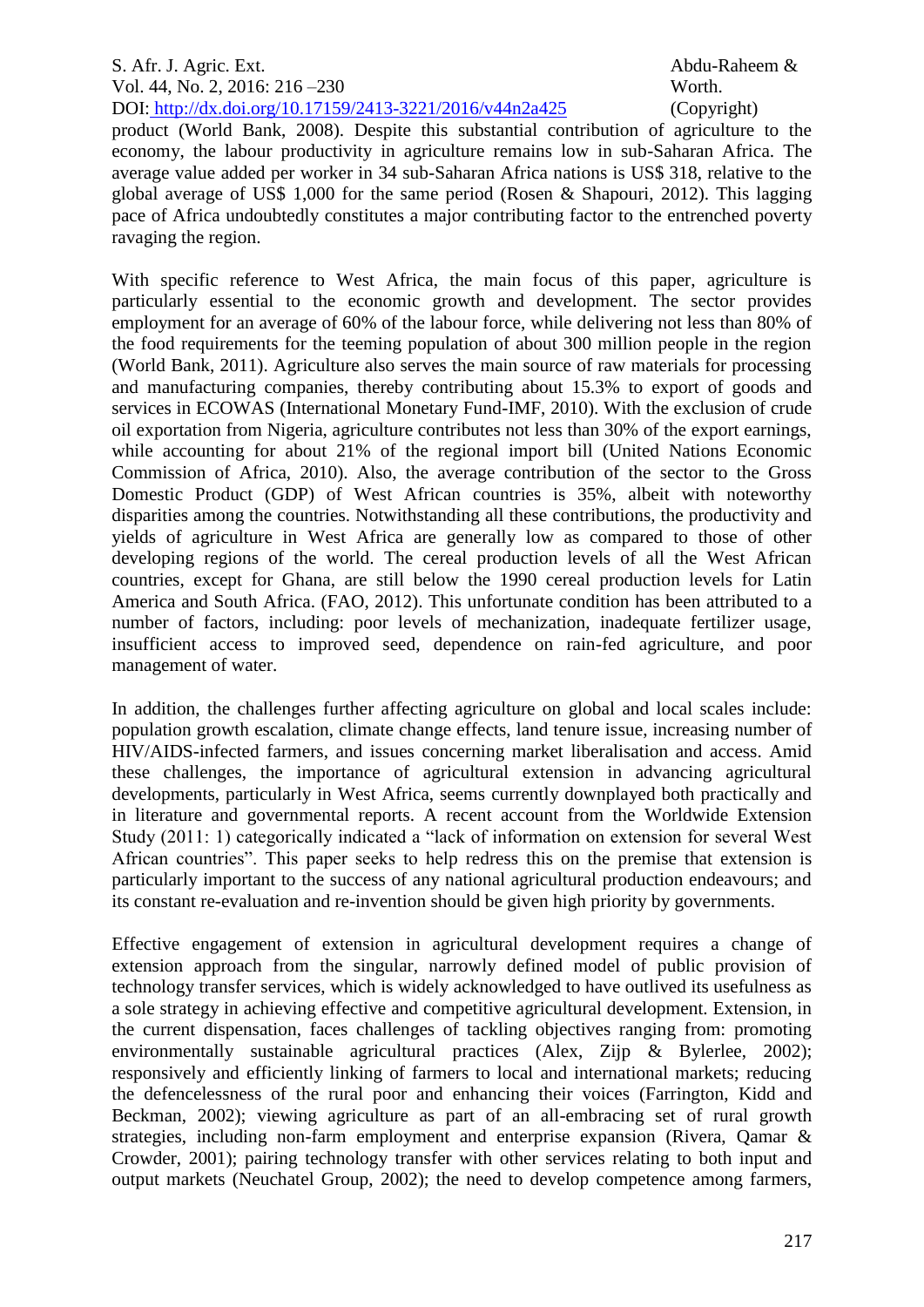including not only training, but also reinforcement of innovation developments, establishment of linkages between farmers and other organizations, as well as development of institutional and organisational supports to strengthen the bargaining power (Sulaiman & Hall, 2003).

In view of all these responsibilities for extension, this work posits the necessity and the need for an overarching national institutional framework of action in the form of extension policy in any given country. In line with this suggestion, the FAO Global Consultation on Agricultural Extension argued that: "*all national governments should develop and periodically review their agricultural extension policy. The policy should include the goals of agricultural extension, the responsible agencies and personnel, the clientele to be served, the broad programmatic area to be addressed and other relevant guidelines. In developing national agricultural extension policies, representatives of all major groups of farmers should be directly involved and other relevant agricultural organisations should be consulted. By pursuing a comprehensive policy, countries can expect the extension system to contribute to increasing agricultural productivity and farm incomes, and to improving the quality of life of most rural farm households in pursuit of the general goal of growth with equity*" (Swanson, 1990: 11).

In response to this, this paper determines the existence of national extension policies in West African countries and evaluates their various contents. Elements suggested by the FAO as "issues that extension policy should address" will be used as the framework for evaluation (FAO, 1998: 6). In cases where no formal policies exist, extension policy will be gleaned from various government documents available online regarding agricultural, rural and extension policies and those concerning agricultural, rural, research and extension projects to determine the de facto policies.

# **2. FRAMEWORK TO EVALUATE EXTENSION POLICIES**

To effectively evaluate extension policy, the study reviewed and then settled on a workable framework for the evaluation. The FAO (1998) suggested a detailed framework of the policies' mission and goals, approach and functions, subject-matter coverage, geographical coverage, clienteles, organizational issues, staffing issues, funding arrangements, and its stability. However, the Neuchatel Group (1999) suggested that mission and goals, approaches and functions, and clientele were the most critical elements of consideration in any evaluation of multiple policies. These, then, were used as the functional framework for this study. The details of the framework are set out in Table 1.

A second part of the framework considered the nature of extension policy extant in each country. Three forms of formalised national extension policy occur in industrialized, unindustrialized and transitioning nations, namely: legislated; decreed/ proclaimed; and provisional (FAO, 1998). However, many countries have no formal extension policy. Thus, for these countries the study adopted the idea of *de facto* policy, the substance of which was extracted and otherwise inferred from germane documents published either by the nation state itself themselves and/or from some other credible sources such as the FAO and IFPRI. This extraction procedure was also used for those nations where provisional policy was reported to be existing, but where no copy or summary thereof could be located.<sup>50</sup>

<u>.</u>

<sup>&</sup>lt;sup>50</sup> With the exception of Rwanda, for all the countries stating they had provisional and proclaimed policies, no copies or summaries could be found; and, thus, *de facto* policies were determined.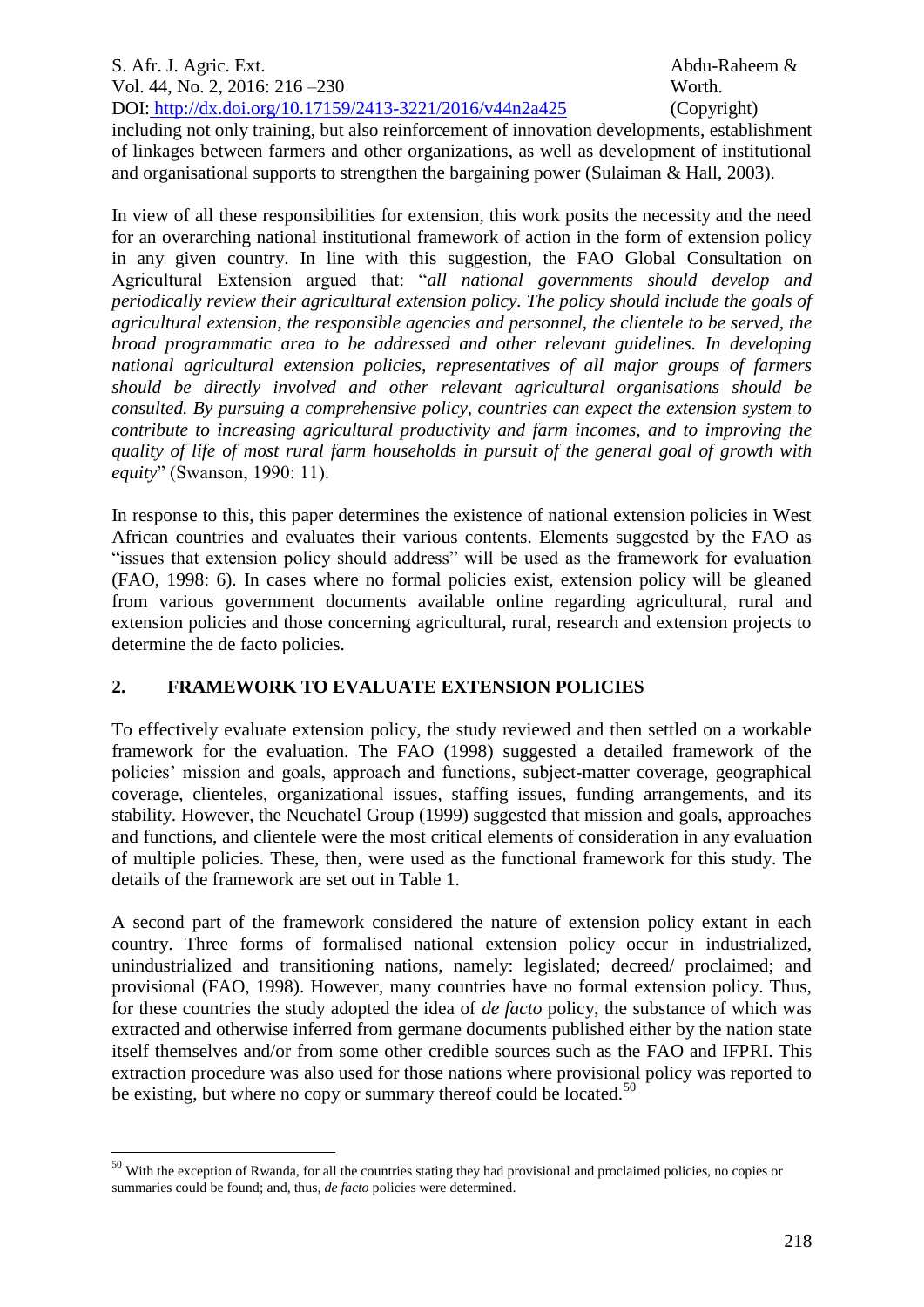#### **Table1:** Framework elements, descriptions and criteria for measurement of agricultural extension policies and the second

|                                              | extension policies                                                                                                                                                                                                                                                                                                                                                                                                                                                                                                                                                                   |                                                                                                                                                                                                                                                                                                                                                                                  |                                                                                                                                                                                                                                                                                                                                                                                 |  |  |  |  |  |
|----------------------------------------------|--------------------------------------------------------------------------------------------------------------------------------------------------------------------------------------------------------------------------------------------------------------------------------------------------------------------------------------------------------------------------------------------------------------------------------------------------------------------------------------------------------------------------------------------------------------------------------------|----------------------------------------------------------------------------------------------------------------------------------------------------------------------------------------------------------------------------------------------------------------------------------------------------------------------------------------------------------------------------------|---------------------------------------------------------------------------------------------------------------------------------------------------------------------------------------------------------------------------------------------------------------------------------------------------------------------------------------------------------------------------------|--|--|--|--|--|
| <b>Elements</b>                              | <b>Descriptions</b>                                                                                                                                                                                                                                                                                                                                                                                                                                                                                                                                                                  |                                                                                                                                                                                                                                                                                                                                                                                  | <b>Criteria of measurement</b>                                                                                                                                                                                                                                                                                                                                                  |  |  |  |  |  |
| Nature of<br>the<br>extension<br>policy      | formality and informality                                                                                                                                                                                                                                                                                                                                                                                                                                                                                                                                                            | Classification of the various extension policies based on their degree of                                                                                                                                                                                                                                                                                                        | Legislated<br>$\bullet$<br>Decree/Proclamation<br>$\bullet$<br>Provisional<br>de facto<br>٠                                                                                                                                                                                                                                                                                     |  |  |  |  |  |
| <b>Mission</b><br>and<br>goals               | Definition:<br>and Kerry, (n.d.), citing Pearce, 1982)<br>range change targets<br><b>Function</b>                                                                                                                                                                                                                                                                                                                                                                                                                                                                                    | <i>Mission:</i> Broad enduring statement of purpose that distinguishes the<br>organization and identifies the scope of its operations (Smith, Ronald, Paula<br>Goals: Changes required to fulfill mission & move toward vision; Long-                                                                                                                                            | Mission:<br><b>Agricultural Development</b><br>$\bullet$<br>Human Resource Development<br>$\bullet$<br>Sustainable Agriculture<br>$\bullet$<br>Rural Development<br>$\bullet$<br>Goals:                                                                                                                                                                                         |  |  |  |  |  |
|                                              | $\bullet$<br>Articulate organisation's uniqueness<br>Build shared sense of purpose<br>$\bullet$<br>Shape employees' focus<br>$\bullet$<br>• Communicate strategic direction<br>Guide strategic planning.<br>$\bullet$<br>Portend resources to be committed<br>$\bullet$<br>What to look for in an extension policy:<br>Establish the primary and secondary focuses of the policy<br>$\bullet$                                                                                                                                                                                        |                                                                                                                                                                                                                                                                                                                                                                                  | <b>Improve Profitability</b><br>$\bullet$<br><b>Increase Production</b><br>$\bullet$<br>Provide Stability of production<br>$\bullet$<br>Social Development<br>$\bullet$                                                                                                                                                                                                         |  |  |  |  |  |
| <b>Approaches</b><br>and<br><b>functions</b> | Approach (function): "the style of action within a system" (FAO, 1990: np)<br>Dimensions defining approaches<br>Farm enterprise: Commodity specific/ Whole farm system<br>$\bullet$<br>Clientele: Target category/ All households<br>$\bullet$<br>Means of influence: Enforcement/ Problem-solving<br>$\bullet$<br>Objectives: Technology transfer/ Human resource development<br>$\bullet$<br>Scale: Individual/Group<br>$\bullet$<br>Scope: Information only/Material inputs also<br>$\bullet$<br>Payment: Clients pay/ Free service<br>$\bullet$<br>Direction: Top-down/Bottom-up |                                                                                                                                                                                                                                                                                                                                                                                  | Pluralistic extension<br>$\bullet$<br>Ministry-based<br>$\bullet$<br>Decentralization/Devolution<br>$\bullet$<br>Privatization<br>$\bullet$<br>Contracting in and out<br>$\bullet$<br>Demand-driven/Participatory<br>$\bullet$<br>T & V<br>$\bullet$<br><b>ICTs</b><br>$\bullet$<br><b>FFS</b><br>$\bullet$<br>Project-based<br>$\bullet$<br>Commodity-specialized<br>$\bullet$ |  |  |  |  |  |
| <b>Clientele</b>                             | Relationship with Extension<br>• End-users of technology<br><b>Beneficiaries</b><br>$\bullet$<br>Clients<br>$\bullet$<br><b>Sponsors</b><br>$\bullet$<br>Stakeholders<br>Partners<br>$\bullet$<br>Co-learners                                                                                                                                                                                                                                                                                                                                                                        | Clientele: refers to the different groups of consumers of extension services.<br>Defining characteristics of clientele<br>Gender<br>$\bullet$<br>Age<br>$\bullet$<br>Scale of farming<br>$\bullet$<br>Level of education<br>$\bullet$<br>Level of existing technology<br>$\bullet$<br>Resources available<br>$\bullet$<br>Dependence on common property<br>$\bullet$<br>resource | Range of clientele<br>Women<br>$\bullet$<br>Youth<br>$\bullet$<br>Farmer organisations<br>$\bullet$<br>Small-scale farmers<br>$\bullet$<br>Medium-scale farmers<br>$\bullet$<br>Large-scale farmers<br>$\bullet$<br>Landless farmers<br>$\bullet$<br>Specific-commodity farmers<br>$\bullet$                                                                                    |  |  |  |  |  |

Clientele in Table 1 denotes the diverse groups of customers of extension services. The variety comprises of women, youth, farmer organisations, small-, medium-, and large-scale farmers, as well as landless and specific commodity farmers. These groupings are consequential to the outlining features of clientele such as gender, age and scale of farming. It is admitted that the different clientele may have diverse operational relationship with extension agents, however, the nature of such relationship types is outside the considerations of this paper and the range presented in Table 1 is used.

# **3. COUNTRIES INCLUDED IN THE STUDY**

The United Nations scheme of geographic regions (2013) identifies 17 countries as constituting the West Africa. However, only nine of these countries were found to have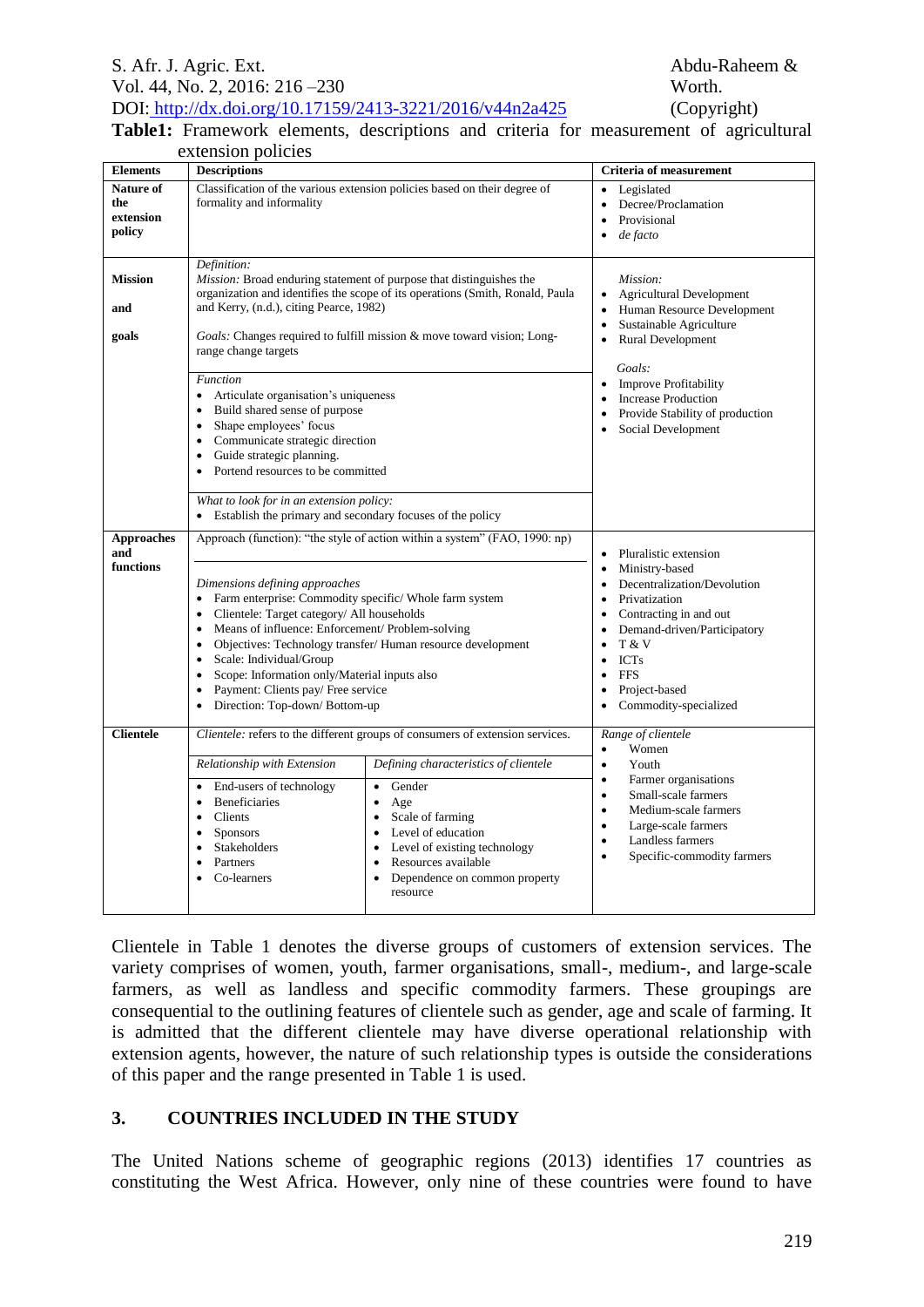sufficient information available to be included in the study. These were Benin, Burkina Faso, Gambia, Ghana, Guinea, Liberia, Nigeria, Senegal and Togo. Countries in the Sahel region (i.e. Cape Verde, Guinea Bissau, Mali, Mauritania, Niger), as well as Saint Helena Island, Cote d'Ivoire and Sierra Leone were excluded from the study.

Table 1 also deliberates the mission and goals of extension policy. This effort determined that the universal mission of most national agricultural policies in West Africa centres on agricultural development, human resource development, and sustainable agricultural and rural development. Similarly, the principal goals were found revolving around enhancing profitability of agricultural trade, growing the volume of productivity and market share, providing stability in terms of food obtainability and production through all time of the year, and for non-monetary shared purposes like improving environmental health and value and overall advancement of the quality of life for the masses.

Concerning the approaches and function element in Table 1, literature is replete with several descriptions for extension approach, such as specified in Bolliger, Reinhardt & Zwellweger*,* 1994, Hagmann & Shultz, 2000, and Leeuwis, 2004. When considered from various literature, the term "approaches" appeared problematic in its explanation, thoughtfulness and usage. The works of Blum (2007), Worth (2006), and Abdu-Raheem & Worth, (2011) used the term as synonymously discussing general modes of extension such as linear, advisory, facilitation and learning. Contrariwise, writers like Rivera (1988), Axinn (1998), Gemo, Eicher & Teclemariam (2005), and Davis (2008) denoted the conception as denoting detailed models such as Pluralistic, Training & Visit (T&V), and Farmer Field Schools (FFS) shown in Table 1. This work takes on the latter, more explicit, viewpoint.

# **4. INTERROGATING EXTENSION POLICY IN WEST AFRICAN COUNTRIES**

The outcomes from investigating the extension policies in West African countries are offered in this section.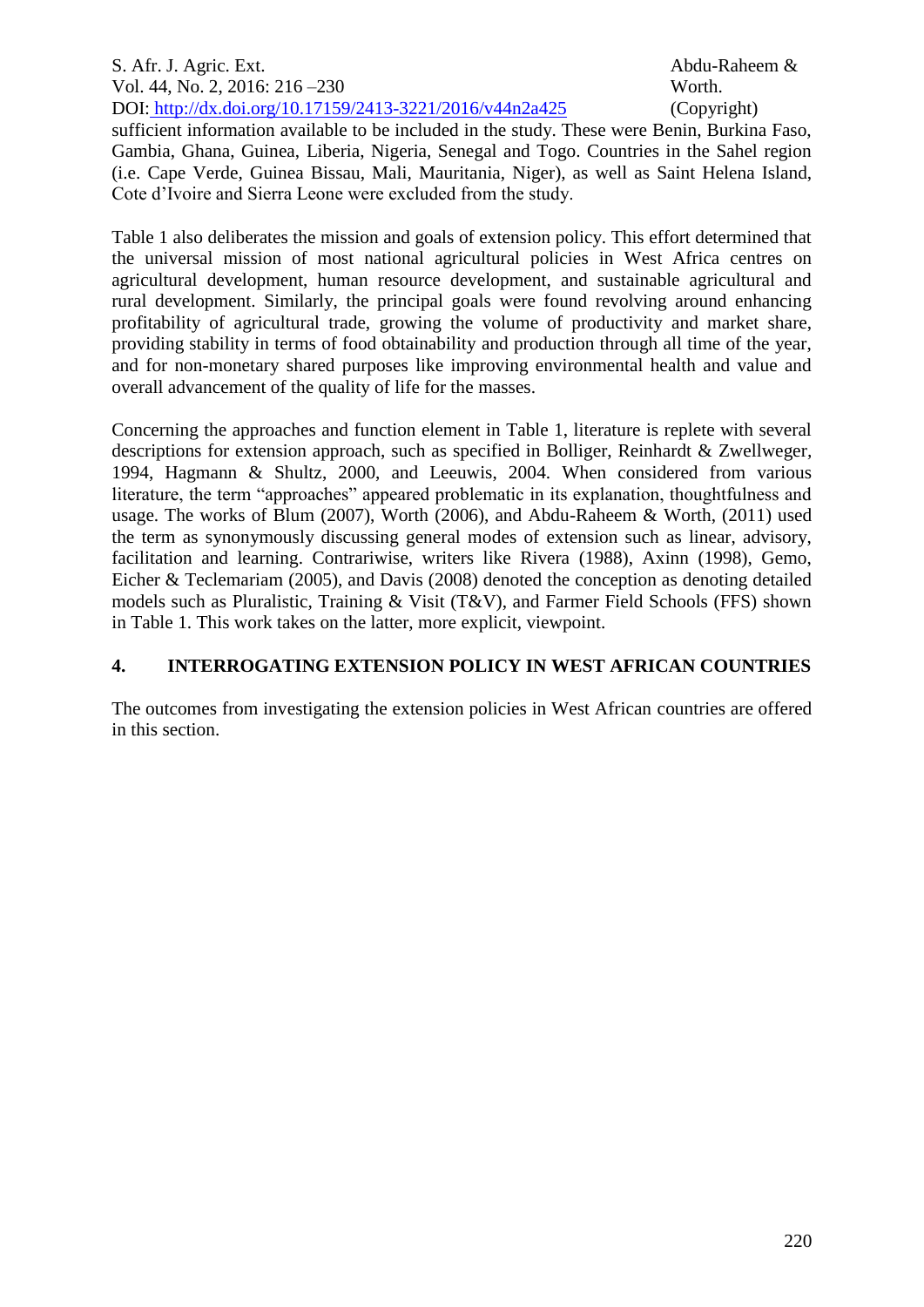|             | 0100<br>reunder entenden       |              |              |              |              |              |                                                                                                                                                                                                                                                                                                                                                                                                                                      |              |                |                     |
|-------------|--------------------------------|--------------|--------------|--------------|--------------|--------------|--------------------------------------------------------------------------------------------------------------------------------------------------------------------------------------------------------------------------------------------------------------------------------------------------------------------------------------------------------------------------------------------------------------------------------------|--------------|----------------|---------------------|
| Concepts    | <b>Components</b>              | Gambia       | Ghana        | Liberia      | Nigeria      | Benin        | Guinea                                                                                                                                                                                                                                                                                                                                                                                                                               | Senegal      | $\mathbf{Top}$ | <b>Burkina</b> Faso |
|             | Legislated                     |              |              | $\checkmark$ |              |              | $\checkmark$<br>$\checkmark$<br>$\checkmark$<br>$\checkmark$<br>$\checkmark$<br>$\checkmark$<br>$\checkmark$<br>$\checkmark$<br>$\checkmark$<br>✓<br>$\checkmark$<br>$\checkmark$<br>✓<br>✓<br>$\checkmark$<br>$\checkmark$<br>$\checkmark$<br>$\checkmark$<br>$\checkmark$<br>$\checkmark$<br>$\checkmark$<br>$\checkmark$<br>$\checkmark$<br>✓<br>✓<br>✓<br>✓<br>✓<br>$\checkmark$<br>$\checkmark$<br>$\checkmark$<br>$\checkmark$ |              |                |                     |
| Policy Form | Provisional                    | $\checkmark$ | $\checkmark$ |              | $\checkmark$ |              |                                                                                                                                                                                                                                                                                                                                                                                                                                      |              | $\checkmark$   | $\checkmark$        |
|             | Decree & Proclamations         |              |              |              |              | $\checkmark$ |                                                                                                                                                                                                                                                                                                                                                                                                                                      |              |                |                     |
|             | Extracted/Implied              | $\checkmark$ | $\checkmark$ |              | $\checkmark$ | $\checkmark$ |                                                                                                                                                                                                                                                                                                                                                                                                                                      |              | ✓              | ✓                   |
|             | Agricultural Development       | ✓            |              | $\checkmark$ | $\checkmark$ |              |                                                                                                                                                                                                                                                                                                                                                                                                                                      |              | $\checkmark$   | $\checkmark$        |
| Mission     | Human Resources Devt           | $\checkmark$ | $\checkmark$ | ✓            |              |              |                                                                                                                                                                                                                                                                                                                                                                                                                                      |              |                | $\checkmark$        |
|             | Sustainable Agric & Rural Dev  |              |              | $\checkmark$ |              |              |                                                                                                                                                                                                                                                                                                                                                                                                                                      |              |                |                     |
| $\&$        | Improve Profitability          | $\checkmark$ |              | $\checkmark$ | ✓            |              |                                                                                                                                                                                                                                                                                                                                                                                                                                      |              | ✓              | $\checkmark$        |
|             | Increase Volume                | $\checkmark$ |              | ✓            | $\checkmark$ |              |                                                                                                                                                                                                                                                                                                                                                                                                                                      |              | ✓              | $\checkmark$        |
| Goals       | Provide Stability              |              |              |              | ✓            |              |                                                                                                                                                                                                                                                                                                                                                                                                                                      |              |                |                     |
|             | Non-Monetary                   |              |              | $\checkmark$ |              |              |                                                                                                                                                                                                                                                                                                                                                                                                                                      |              |                |                     |
|             | Pluralistic Extension Provider |              | $\checkmark$ | $\checkmark$ | $\checkmark$ |              |                                                                                                                                                                                                                                                                                                                                                                                                                                      |              |                | $\checkmark$        |
|             | Ministry-based                 |              | $\checkmark$ |              |              | $\checkmark$ |                                                                                                                                                                                                                                                                                                                                                                                                                                      |              |                | $\checkmark$        |
|             | Decentralization/Devolution    | $\checkmark$ |              | $\checkmark$ | $\checkmark$ |              |                                                                                                                                                                                                                                                                                                                                                                                                                                      |              |                | $\checkmark$        |
| Approaches  | Privatization                  | $\checkmark$ |              | $\checkmark$ | $\checkmark$ | $\checkmark$ |                                                                                                                                                                                                                                                                                                                                                                                                                                      |              |                | $\checkmark$        |
|             | Contracting in and out         |              |              | $\checkmark$ | $\checkmark$ |              |                                                                                                                                                                                                                                                                                                                                                                                                                                      |              |                | $\checkmark$        |
|             | Cost-sharing                   |              |              | ✓            |              |              |                                                                                                                                                                                                                                                                                                                                                                                                                                      |              |                |                     |
| $\&$        | Demand Driven/Participatory    | $\checkmark$ | $\checkmark$ | $\checkmark$ | $\checkmark$ |              |                                                                                                                                                                                                                                                                                                                                                                                                                                      |              |                | $\checkmark$        |
| Functions   | Free-for-service               |              |              |              |              |              |                                                                                                                                                                                                                                                                                                                                                                                                                                      |              |                |                     |
|             | T & V                          |              | $\checkmark$ |              |              |              |                                                                                                                                                                                                                                                                                                                                                                                                                                      |              |                | $\checkmark$        |
|             | <b>ICTs</b>                    |              | $\checkmark$ | $\checkmark$ |              |              |                                                                                                                                                                                                                                                                                                                                                                                                                                      |              |                |                     |
|             | <b>FFS</b>                     | ✓            |              | ✓            | ✓            |              |                                                                                                                                                                                                                                                                                                                                                                                                                                      |              |                | $\checkmark$        |
|             | Project                        |              |              |              |              |              |                                                                                                                                                                                                                                                                                                                                                                                                                                      |              |                |                     |
|             | Commodity-specialized          | ✓            | $\checkmark$ |              |              |              |                                                                                                                                                                                                                                                                                                                                                                                                                                      |              |                | $\checkmark$        |
|             | Women                          | ✓            | $\checkmark$ | $\checkmark$ | $\checkmark$ |              |                                                                                                                                                                                                                                                                                                                                                                                                                                      |              |                |                     |
| Clientele   | Youth                          | $\checkmark$ | $\checkmark$ | $\checkmark$ |              |              |                                                                                                                                                                                                                                                                                                                                                                                                                                      |              |                |                     |
|             | Farmers Organization           |              | $\checkmark$ | $\checkmark$ |              |              |                                                                                                                                                                                                                                                                                                                                                                                                                                      |              |                | $\checkmark$        |
|             | <b>Small-scale Farmers</b>     | $\checkmark$ | $\checkmark$ |              | $\checkmark$ |              |                                                                                                                                                                                                                                                                                                                                                                                                                                      |              |                | $\checkmark$        |
|             | Medium-scale Farmers           | $\checkmark$ | $\checkmark$ | $\checkmark$ | $\checkmark$ |              |                                                                                                                                                                                                                                                                                                                                                                                                                                      |              | $\checkmark$   |                     |
|             | Large-scale Farmers            |              | $\checkmark$ |              |              |              |                                                                                                                                                                                                                                                                                                                                                                                                                                      | ✓            |                | $\checkmark$        |
|             | <b>Landless Farmers</b>        |              | $\checkmark$ |              |              |              |                                                                                                                                                                                                                                                                                                                                                                                                                                      | ✓            |                |                     |
|             | Specific commodity farmers     |              | ✓            |              |              |              |                                                                                                                                                                                                                                                                                                                                                                                                                                      | $\checkmark$ |                | ✓                   |

# **Table 2:** Analysis of agricultural extension policies of West African countries

## **Forms of national extension policies in West African countries**

Table 2 presents the evaluation of results for the extension policies in West Africa. It uses the framework of nature of extension policy, mission and goals, approaches and functions, and clientele as described in Table 1.

The study primarily documented the presence of extension policy in the nine West African countries comprised in the study, as well as the nature or form of its existence. As presented in Table 2, only one of the nine countries possesses a legislated extension policy; seven assert having a provisional extension policy; and one claims to have a policy by proclamation.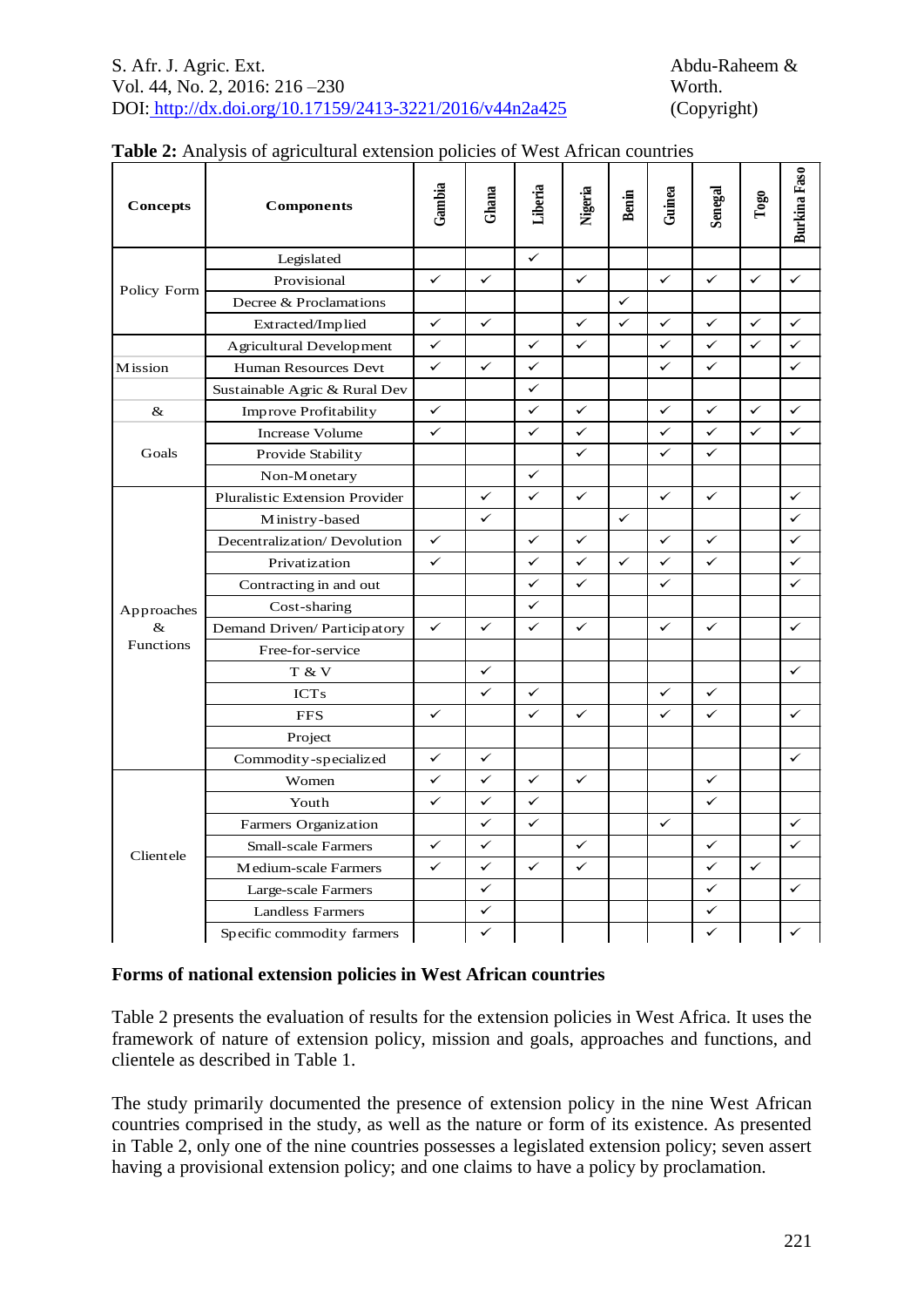However, except in the case of Liberia which functions on a legislated policy, it was not possible to locate prints of the provisional and proclaimed policies. Thus, for the purpose of this study, Benin, Burkina Faso, Gambia, Ghana, Guinea, Nigeria, Senegal and Togo have de facto policies.

Discovering only one formally published national extension policy among the West African states is an attestation, to an extent, to the findings of Oladele (2011) who indicated only three from among 27 sub-Saharan Africa nations covered in his inquiry as operative on legislated type of extension policy. He revealed the bulk were running provisional type of policy.

This paper stresses the imperative that all national governments in West Africa develop nation-wide structure in form of officially embraced policy to direct extension delivery. This is consistent with the assertion made by the Secretariat of the Pacific Community (2010: n. pag.) that, "the absence of clear policy frameworks has resulted in services which lack a clear understanding of what their core functions should be, how they should allocate scarce resources, what training extension officers require to carry out their role effectively, and how they can work better with other partners, including the private sector, and with new technology to improve their services".

## **Mission and Goals**

The mission declarations of national extension policies in West Africa, as presented in Table 2, generally target agricultural and human resource development, which is most often translated into concentrating on improving profitability and volume of agricultural production. This tendency to translate these into essentially agricultural production goals is likely due to the pressure created by the significant level of food insecurity and poverty in West Africa, coupled with the dominance of smallholder farmers in the agricultural landscape (Salami, Kamara & Brixiova*,* 2010). Notwithstanding the immediate urgency, however, extension intervention needs to go beyond the shorter-term offering of technical assistance relating to farming, to contextualising services within a broader livelihood framework in which the farmers function to produce more sustainable change. Abdu-Raheem and Worth (2011) maintained that agricultural extension, through building farmer capacity to manage their farming enterprises, manage their social and environmental sustainability contexts and to deliberately engage in scientific enquiry (learning) can profoundly help realise sustained enhanced food security and enriched livelihoods for smallholder farmers.

While not necessarily cross-examining the rightness of the general mission and goals of extension policies in West Africa, the absence of any explicit reference to environmental sustainability, except in the case of Liberia, constitutes a great concern given the pressure globally placed on natural resources. Paying attention to environmental sustainability as an integral part of the mission and goals will not only help realise enhanced productivity and profitability for poor farmers, but will also assist in preserving the natural resource base upon which the aggregate livings of these farmers mostly hinged.

#### *Approaches and functions*

As presented in Table 2, agricultural extension in West Africa is deployed in a variety of ways. These include decentralization, privatization, demand-driven/participatory approach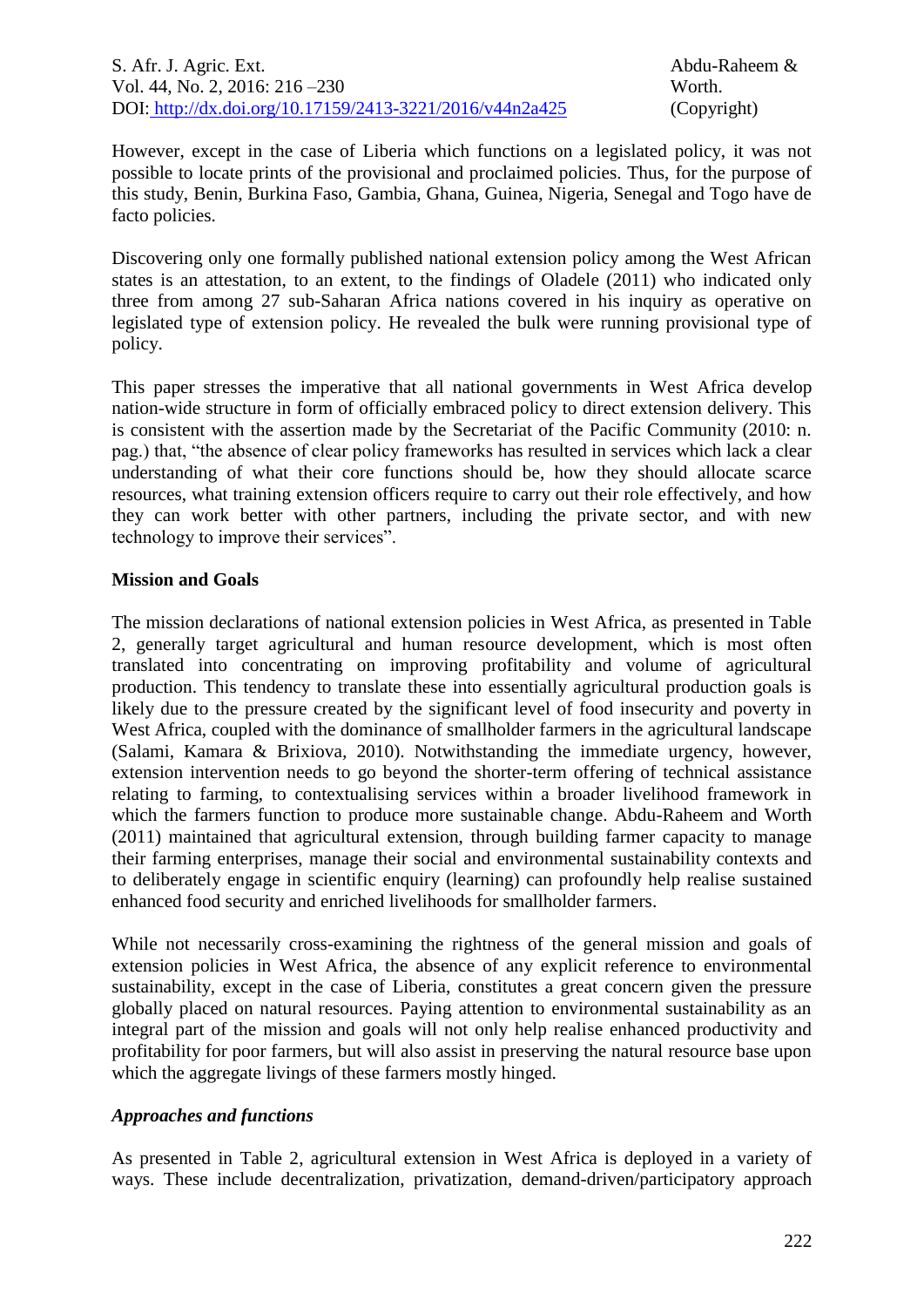and outsourcing of extension services in the context of adopting pluralistic system of extension delivery. Eicher (2007: 5), while recognizing that about six extension models are commonly being adopted all over unindustrialized countries, noted that "virtually every developing country now has a mixture of public, NGO and private firms delivery extension system assistance to smallholders". The recognition and common adoption of a pluralistic model is conceivably the utmost necessary change in African agricultural extension (Davis 2006; Birner & Anderson, 2007).

Pluralism as an approach recognises the important distinctions existing among farmers, farmers' needs and requirements and farming systems, and the inevitability to address these variations by means of diverse methodologies, services and service providers. With the embrace of pluralism, farmers enjoy access to a broadened collection of service options, thereby resulting in value-added quality of services to farmers. Rivera and Alex (2004) observed in literature increasing justification for less involvement of governmental in extension activities within the context of pluralistic delivery. However, they argued that in a pluralistic system the governmental role only changes in form of extension delivery; in reality the governmental role does not diminish. Extension institutions – public, private or otherwise – will continuously need governmental support of certain critical services, ranging from response to tragedies, risk bearing and sharing, regulation, quality control, system harmonisation, and promotion of reform.

Decentralisation is another strategy widely practiced as a part of reforming extension in West African nations. The mostly common use of decentralisation retains the public sector and public funding features of traditional centralised extension, but redistributes responsibility for extension delivery and reassigns it to local, district, and/or county, governments. Key inherent challenges of decentralisation, however, are lack of financial sustainability, the propensity to use extension agents for jobs outside their responsibilities, and the trouble in linking with research (Anderson & Feder, 2004).

Concurrently with decentralisation, few countries have also implemented privatisation of extension services in which system farmers share with the state responsibility for funding extension services. This lightens the financial burden ordinarily exclusively shouldered by the public (Anderson and Crowder, 2000). However, there appear to be varying forms of privatisation with correspondingly varying depths of governmental involvement. Kidd, Lamers, Ficarelli & Hoffmann (2000: 97) indicated that the contemporary privatisation expressions "vary from a complete withdrawal of state interventions, to a commercialisation and cost-recovery approach (via levies, user charges and contracting public sector services), to an increased involvement of the public services in income generating activities, which includes the sale of seeds, surplus land and produce as well as the sale of publications and other materials". Eicher (2007: 6) nevertheless argued that insufficient evidence exists to date as to whether small farms, by being responsible for any of these costs, can ever "buy their way out of poverty".

Conversely to the decentralised ministry-based approach that is popularly gaining adoption among East Africa states, Table 2 shows that a few countries like Benin and Ghana still retain the centralised ministry-based extension systems. This centralised system of extension provision has been criticised severely and consistently for its lack of efficiency. Evidence is, however, currently lacking on whether there are on-going efforts towards reformation of extension management in these countries. Nonetheless, this study suggests it as a necessary step for national governments in these states to re-evaluate their extension organisation,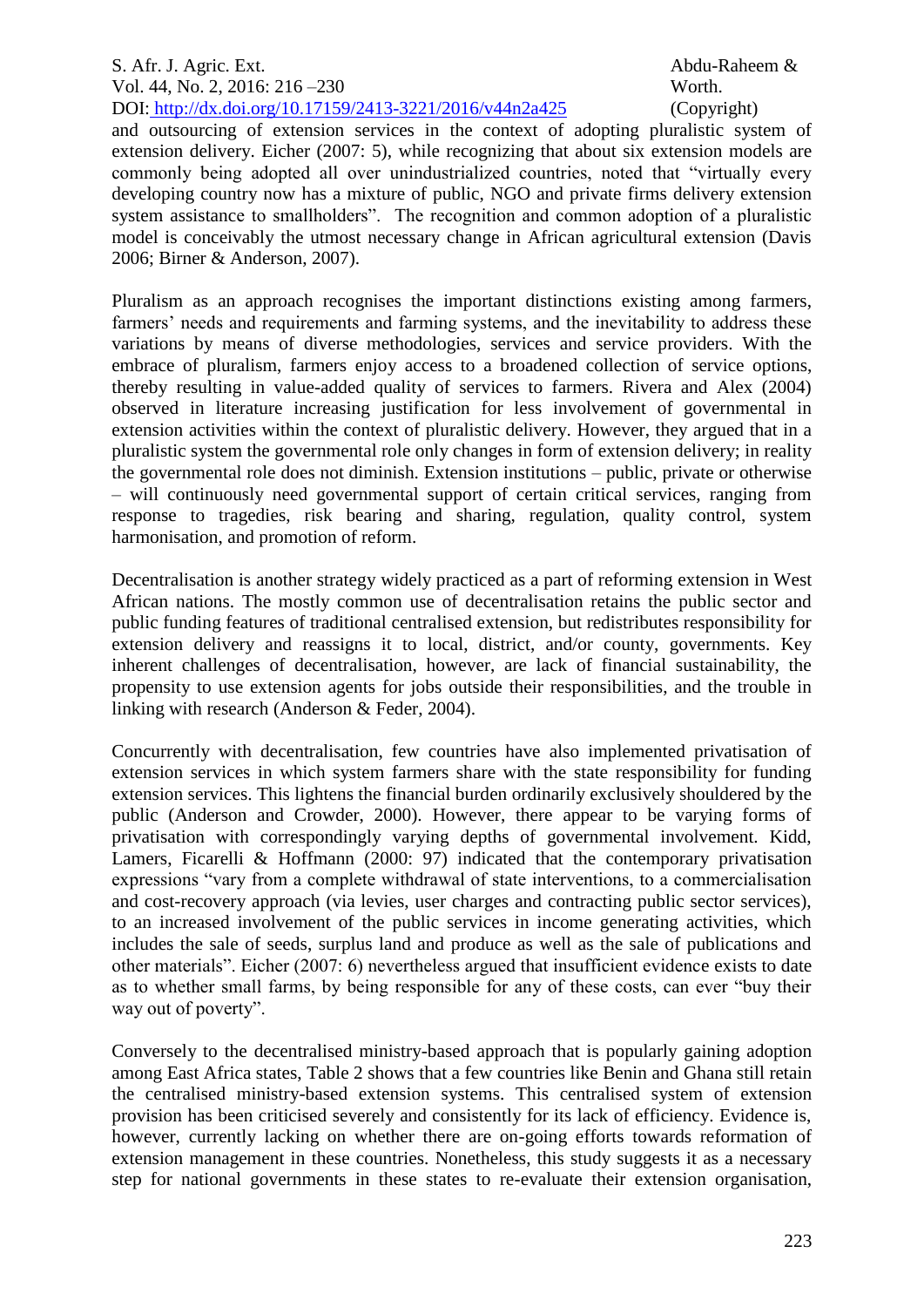management and approaches based on the needs of their general clientele profiles and the mission and vision of their agricultural and national development objectives. What is clear from Table 2 is that the tendency is toward pluralistic extension services, comprising a combination of public and private service provision with varying degrees and forms of centralisation.

Irrespective of the approach – decentralisation, ministry-based, privatisation, or pluralistic – being employed by West African nations, the majority have adopted the Farmer Field School (FFS) method to delivering extension. The FFS model is a community-based learning arrangement first introduced in Asia in the wake of Green Revolution as a remedial reaction to misuse of insecticides on irrigated rice fields (Gallagher, Braun & Duveskog*,* n.d.). It was introduced to sub-Saharan Africa in the mid-1990s (Davis, 2008); and currently, about 27 sub-Saharan states are practising it (Braun, Jiggins, Röling, Van Den Berg & Snijders, 2005). The learning technique in the model is practical and participatory, with a profound objective of developing field school participants into "confident [integrated pest management] experts, self-teaching experimenters, and effective trainers of farmers and extension workers" (Wiebers 1993: 32). FFS is an iterative and intensive learning process aimed "bringing better yields, fewer problems, increased profits and less risk to their health and environment" (Braun & Duveskog, 2008: 6 citing Dilts, 2001). Its adoption is consistent with the decentralised and demand-driven approaches adopted by the West African states. But, it is less consistent with the singular focus on increased volumes adopted by most West African countries. This suggests there might be a disconnection between high level intention and on the ground practice.

Owing to its high implementation cost (relative to more traditional extension approaches), a major query raised about the FFS model is its financial sustainability. Quizon, Feder & Murgai*,* (2001a & b) submitted that the intense training activities per farmer taught are expensive. This often translates into less farmer coverage on a nationwide scale (Anderson & Feder, 2004). This suggests the necessity for a careful cost-benefit evaluation of FFSs to determine when and where it is justified particularly in terms of marginal returns, and whether states (particularly West African countries) can carry on funding it subsequent to the withdrawal of external aid.

Consistent with the adoption of the FFS approach, Table 2 shows that demanddriven/participatory approaches are similarly broadly employed among West African states. This is also consistent with current trends in extension transformation which place emphasis on demand-driven approaches to extension provision (Neuchatel Group, 2006). 'Demanddriven', necessarily, implies that services are supplied in line with people's requests. It operates on two other core philosophies: service providers are accountable to users; and a wide-ranging choice of service providers is accessible and available to users (Neuchatel Group, 2006). 'Demand-driven' signifies a departure from standard top-down approach used in most public sector services, and is part of the movement toward responsive governance in public sector reformation.

The demand-driven approach, if not properly and carefully guided, can negatively impact communal benefits. This suggests that exclusive reliance on farmer-led demands, may lead to the provision of services that are of exclusive and often short-term importance to the farmers willing and/or able to pay, without necessarily considering longer-term externalities such as environmental pollution. The Neuchatel Group (2006), nevertheless, maintained that the tendency for self-centred 'demands', does not nullify its role as a strategy to deliver public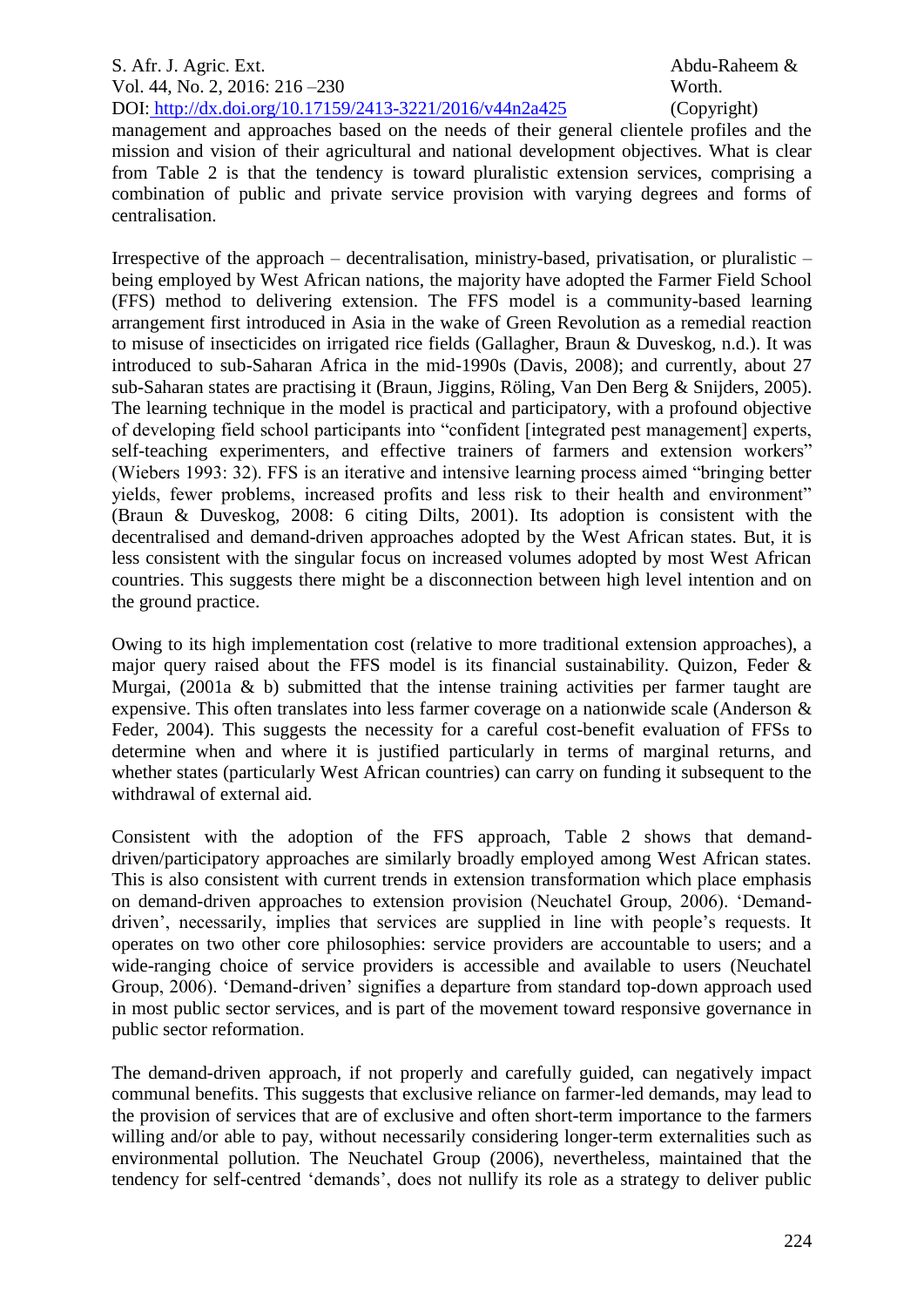extension. The tendency can be mitigated with appropriate financial incentives to encourage farmers to request services that will align with longer-term externalities needed to ensure sustainability. In addition, to achieve success with this approach, governments need to discontinue offering those services which could better undertaken and delivered by the private sector, while they assist in establishing policies to empower and strengthen the approach.

As shown in Table 2, the use of information and communication technology (ICT) is another approach that is increasingly being adopted in West Africa. This is not surprising considering the rapid expansion of both the infrastructure and use of ICT (especially the Internet and cell phones) (Aker, 2011). In 1999, fewer than 10% of sub-Saharan Africa's population had mobile phone coverage; by 2008, this had increased to above 60%. This growth translated into an increase in the number of mobile phones subscribers from16 million in 2000 to 376 million by 2008 Aker & Mbiti (2010).

The use of ICT-based approach in agricultural extension services began about 2007 through the supply of mobile-based applications offering important information including market demand and prices, meteorological conditions, transportation and agricultural advice through voice, short message service (SMS), radio and internet. Despite its reported growth, there is little empirical evidence of the impact of ICT in agricultural (Aker, 2011). Still the potential is substantial. ICT-based extension can enhance accountability of extension agents to farmers (Duflo, Hanna & Ryan, 2007; Dillon, 2012). It can facilitate credit and savings to farmers (Foster & Rosenzweig, 2010), access by farmers to private information (Baye, Morgan, & Scholten*,* 2006; Aker, 2010), and the capacity of farmers to manage input and output supply chains (Aker, 2011). In this vein, various ICT agricultural extension programmes have been found in West African countries including projects such as: ICT Support for Agricultural Literacy in Ghana; Esoko in Benin, Ghana and Nigeria; West Africa Agricultural Market Information System in Niger, Ghana and Nigeria; and InfoPrix Benin (Aker, 2011).

## *Clientele*

Table 2 shows that majority of the extension policies focus extension provision towards women, and small- and medium-scale farmers. Smallholder farmers particularly, in terms of production scale, control agricultural production in West Africa; hence, their significance for economic development cannot be overstressed. Enhancing the capacity and productivity of smallholder farmers and their farms is a key to reducing poverty in West Africa (Bahram & Chitemi 2009; World Bank, 2008). Wiggins (2009: 11-12) identified five things that would increase the capacity of smallholder farmers to contribute to poverty alleviation: (1) "Creating a favourable investment climate for farming"; (2) "Investment in public goods that support agriculture, most notably agricultural research and extension"; (3) "Developing economic institutions to allocate and protect property rights, to facilitate trading, to reduce risk and to allow collective action"; (4) enhancing and capitalising on the demand at the farm gate; and (5) supporting farmers in the conservation of their "land, water and other natural resources so that physical production can be sustained". In each of these, extension services has an obvious role to play – and further justifies the focus of extension policy on smallholder farmers.

Despite their importance, significant challenges militate against providing extension services to smallholder farmers: inadequate funds for public extension; poor resourcing; lack or insufficient participation of farmers in planning and design of programmes and technologies;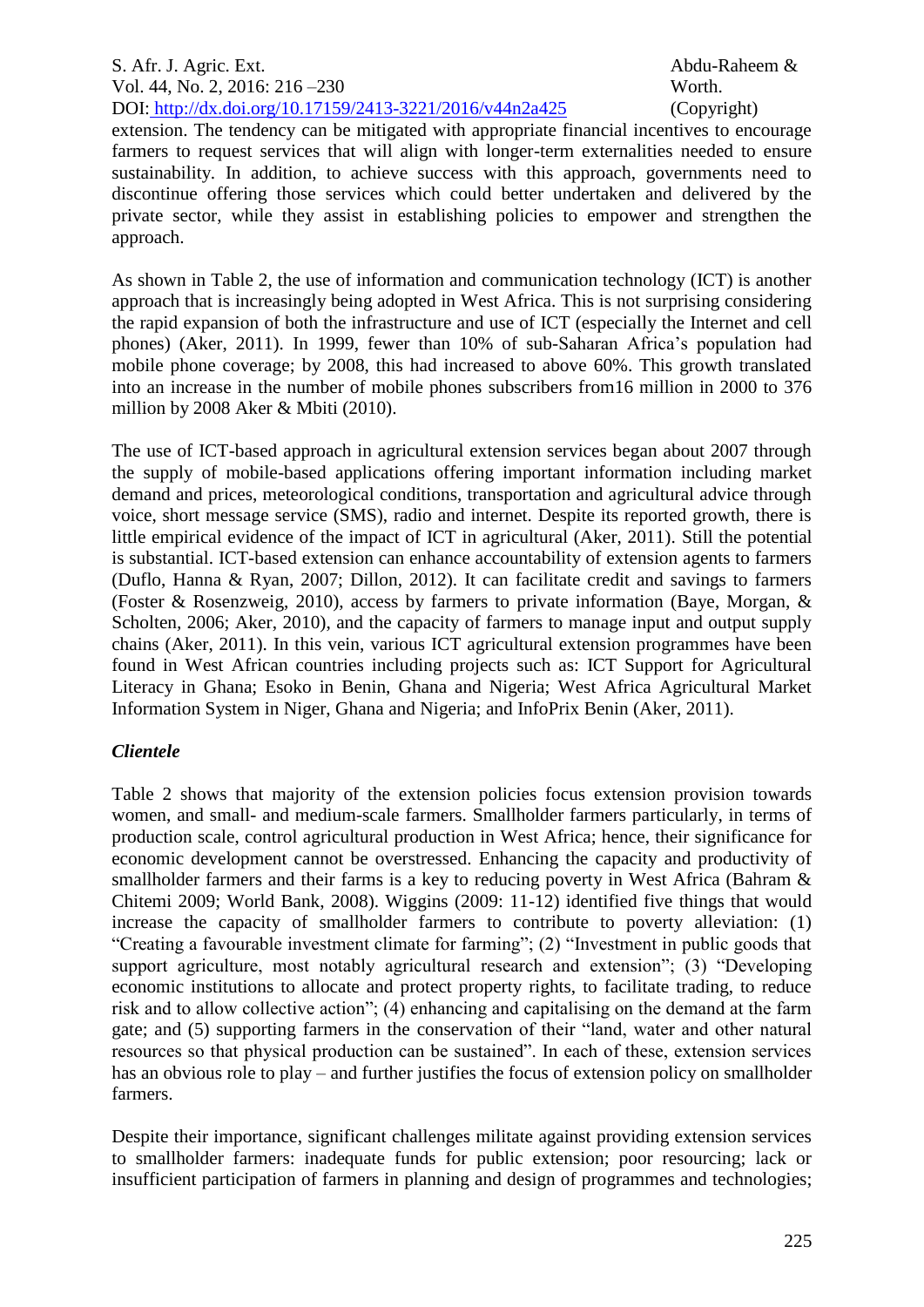insufficient coverage of extension throughout the region; and technical challenges in adjusting technology options to circumstances of farmers (IFPRI-World Bank, 2010). Exacerbating the provision of extension to smallholder farmers is the particular difficulty of delivering extension to women due to women's lack of access and control over productive capital and essential technical know-how appropriate for their circumstances (Quisumbing & Pandolfelli, 2010; Swanson & Rajalahti, 2010). Clearly there is a need for national extension policies in West Africa identifying the necessity to prioritise female smallholder farmers, and give particular attention to eradicating the impediments inhibiting women from acting on extension advice.

# **5. CONCLUSION, RECOMMENDATIONS AND IMPLICATIONS**

This work has brought to the fore the significance of the need for apposite national extension policies to ensure effective planning and provision of agricultural extension. It has principally emphasised an outline for rigorous national extension policy, the three crucial components of which are: mission and goals; approach and functions; and clientele. These same components were used to assess the prevailing national extension policies in West African countries.

The study determined that the majority of the West African states do not have official extension policies. In most circumstances the study had to rely on *de facto* policy extracted indirectly. The study suggests that, without recognised policies, it will be difficult to provide farmers dependable and effective support with that operates in a context of long-term sustainability.

The official and *de facto* policies assessed demonstrated that the missions of West African extension concentrates on agricultural and human resource development but in the context of improving profitability and volume of agricultural production. In all of the nations, this appraisal established that the extension services are changing and being reformed. There is movement towards decentralisation, expanding privatisation of extension services and introducing demand-driven, 'for pay' extension, all within the framework of adopting a pluralistic system of extension delivery. Despite the fact that majority of the countries have embraced FFS in their set of services, the principal approach of extension appears still to be technology transfer together with information sharing with a notable increase in the use of ICT. The prime clientele of extension in West Africa are the smallholder farmers, with some attention to offering services to women who are faced with particular challenges in responding extension advice.

Consequently, it would seem that the objective of extension in West Africa is to support smallholder farmers (together with women) to advance their capability to farm through adoption of technology which will then assist them to increase the volume and profitability of production.

To address the sluggish and inconsistent agricultural production growth rate and inequitable household food security suffered in sub-Saharan Africa (relative to the world over), this study suggests that extension policy needs to be formalised to create a stable framework for planning and implementing. It further suggests that the policies offer relevant structures that will genuinely help farmers realise their potential which the past six decades of extension have been unable to accomplish. This is a *sine qua non* to providing the type of agricultural extension that can bring about the desired growth of the agricultural sector in West Africa.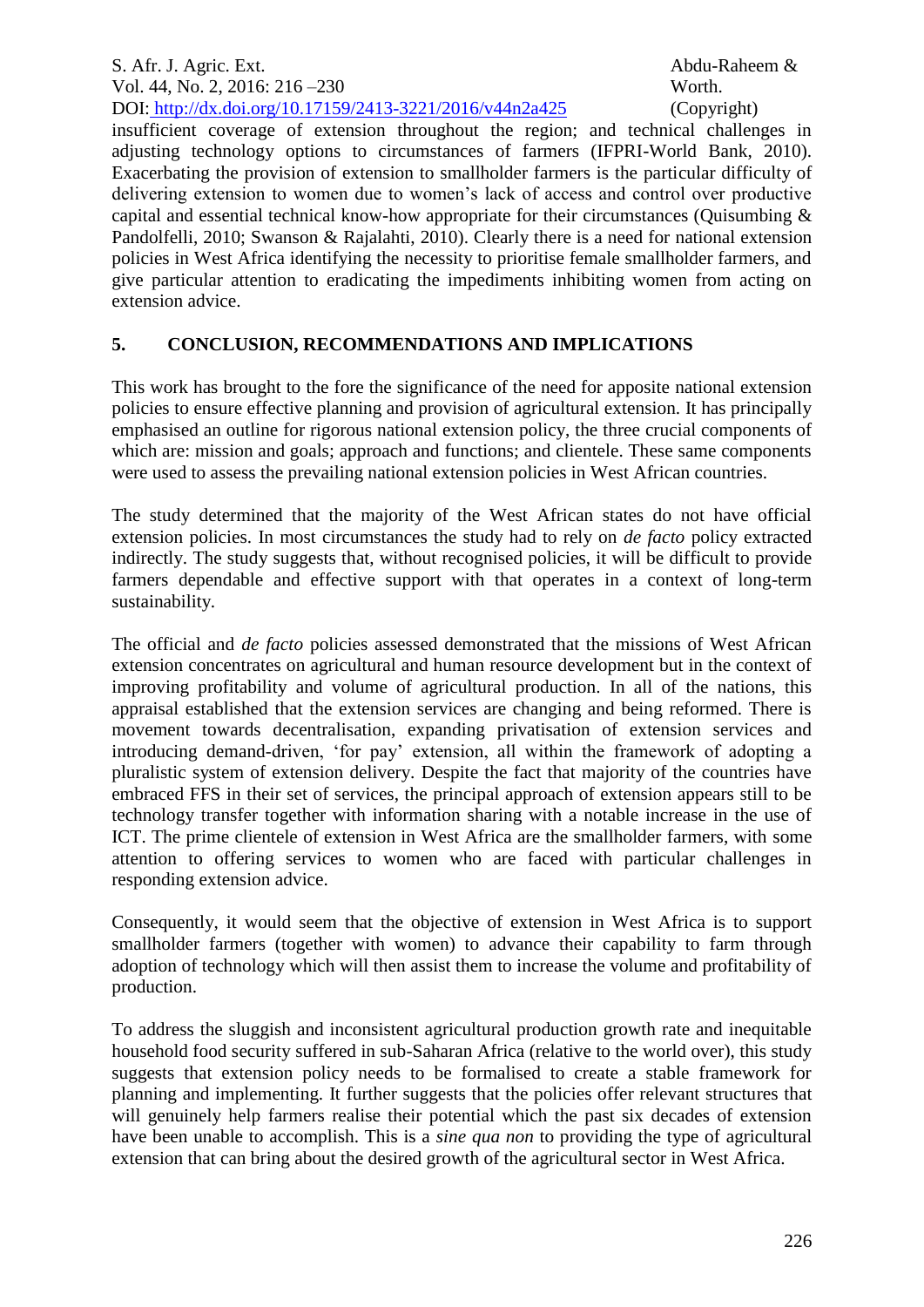- ABDU-RAHEEM, K. A. & WORTH, S. H. 2011. 'Household Food Security in South Africa: Evaluating Extension's Paradigms Relative to the Current Food Security and Development Goals', *S. Afr. J. Agric. Ext.,* 39(2): 91 –103.
- AKER, J. C. 2010. Information from markets near and far: Mobile phones and agricultural markets in Niger. *American Economic Journal: Applied Economics,* 2: 46–59.
- AKER, J. C. 2011. Dial "A" for agriculture: a review of information and communication technologies for agricultural extension in developing countries. *Agricultural Economics*, 42: 631-647.
- AKER, J. C. & MBITI, I. M. 2010. Mobile phones and economic development in Africa. *Journal of Economic Perspectives,* 24(3): 207–232.
- ALEX, G., ZIJP, W. & BYLERLEE D. 2002. Rural Extension and Advisory Services: New Directions. Rural Development Strategy Backgroup Paper No. 9. Washington, D.C., Agriculture and Rural Development Department, World Bank.
- ANDERSON, J. & CROWDER, L. V. 2000. The Present and Future of Public Sector Extension in Africa: Contracting-out or Contracting-in? *Public Administration and Development*, 20: 373-384.
- ANDERSON, J. R. & FEDER, G. 2004. Agricultural extension: Good intentions and hard realities. *World Bank Research Observer*, 19(1): 41-60.
- AXINN, G. H. 1988. 'T & V (tragic and vain) extension? Interpaks Exchange. *International Agriculture*, 5(3): 6-7.
- BARHAM, J. & CHITEMI C. 2009. Collective action initiatives to improve marketing performance: lessons from farmer groups in Tanzania. *Food Policy*, 34:53–59.
- BAYE, M., MORGAN, J. & SCHOLTEN, P. 2006. 'Information, search and price dispersion' in *Handbook on Economics and Information Systems*, T. Hendershott (ed.), Elsevier Press, Amsterdam.
- BIRNER, R. & ANDERSON, J. R, 2007. *How to Make Agricultural Extension Demand – Drive? The Case of India's Agricultural Extension Policy*, ISNAR/INPRI Draft, Washington, D.C.
- BLUM, M. L. 2007. Trends and Challenges in Agricultural Extension Policies and Strategies for Reform, presented at the "Building Partnerships for Technology Generation, Assessment and Sharing in Agriculture among West Balkan Countries' Workshop", Skopje 27-29 June 2007.

www.fao.org/nr/res/wshops/docs/Presentation2.Pdf. [Accessed May 2011].

- BOLLIGER, E., REINHARDT, P. & ZWELLWEGER T. 1994. Agricultural Extension: Guidelines for extension workers in rural areas. SKAT, Swiss Centre for Development Co-operation in Technology and Management, Switzerland.
- BRAUN, A., JIGGINS, J., RÖLING, N., VAN DEN BERG, H. & SNIJDERS, P. 2005. A global survey and review of Farmer Field School experiences. Nairobi: International Livestock Research Institute.
- BRAUN, A. & DUVESKOG, D. 2008. The Farmer Field School Approach History, Global Assessment and Success Stories. Paper commissioned by the International Fund for Agricultural Development. IFAD: Rome
- DAVIS, K. E. 2006. Farmer field schools: A boon or a bust for extension in Africa. *Journal of International Agricultural and Extension Education,* 13(1): 91-97.
- DAVIS, K. E. 2008. Extension in Sub-Saharan Africa: Overview and Assessment of Past and Current Models and Future Prospects. *Journal of International Agricultural and Extension Education,* 15(3): 15-27.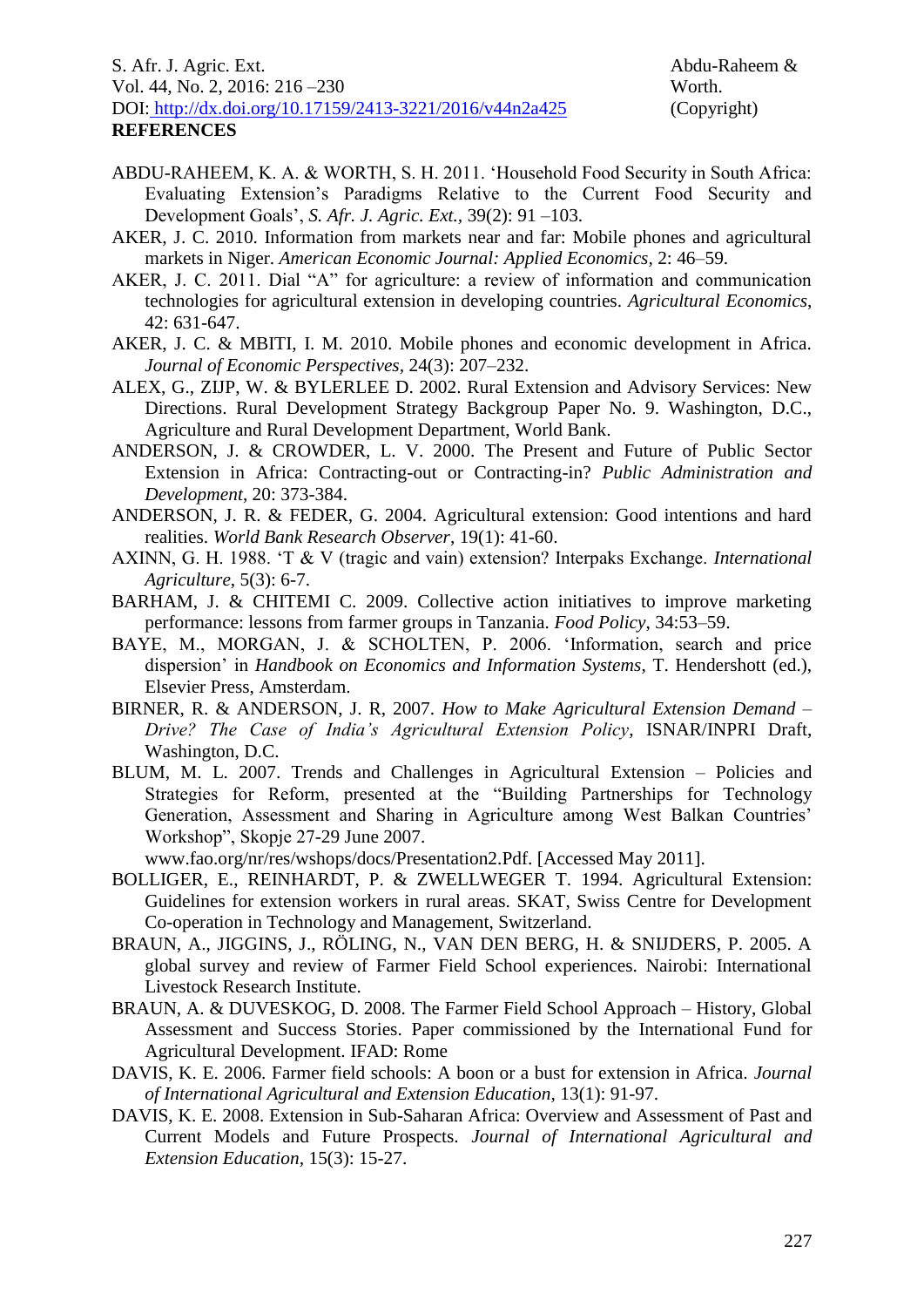| S. Afr. J. Agric. Ext.                                   | Abdu-Rahee  |
|----------------------------------------------------------|-------------|
| Vol. 44, No. 2, 2016: $216 - 230$                        | Worth.      |
| DOI: http://dx.doi.org/10.17159/2413-3221/2016/v44n2a425 | (Copyright) |

- DILLON, B. 2012. Using mobile phones to collect panel data in developing countries. *Journal of International Development,* 24(4): 518-527.
- DUFLO, E., HANNA, R. & RYAN, S. 2007. Monitoring works: getting teachers to come to school, NBER Working Paper No. 11880, 2005; BREAD Working Paper No. 103.
- EICHER, C. K. 2007. *Agricultural Extension in Africa and Asia*. Ithaca, New York: World Ag Info Project, Cornell University.
- FAO, 1998. *Improving Agricultural Extension: A reference Manual*, FAO, Rome, Italy.
- FAO, 2012. World Agriculture: Towards 2030/2050 The 2012 Revision, FAO, Rome.
- FARRINGTON, I. C., KIDD, A. D. & BECKMAN, M. 2002. Extension, poverty and vulnerability: The scope for policy reforms (Final report of a study for the Neuchatel Initiative); Working paper No. 155. London, UK: Overseas Development Institute; March.
- FOSTER, A., & ROSENZWEIG, M. 2010. Microeconomics of technology adoption. *Annual Review of Economics,* 2: 395–424.
- GALLAGHER, K. D., BRAUN, A. R. & DUVESKOG, D. In Press. Demystifying farmer field school concepts. Unpublished Manuscript.
- GÊMO, H., EICHER, C. K., & TECLEMARIAM, S. 2005. Mozambique's experience in building a national extension system, East Lansing, Michigan State University Press, Michigan.
- HAGMANN, J., & SHULTZ, P. 2000. Documentation of the Second Regional Workshop of the Sector Network on Rural Development (SNRD) extension working group on: Towards a Common Framework for Extension, Heldin Boadzulu, Malawi, May 14-18.
- IFPRI/FAO/IICA WORLDWIDE EXTENSION STUDY. 2011. Agricultural extension and advisory services worldwide. <http://www.worldwide-extension.org/africa/> [Accessed February, 2016].
- IFPRI–WORLD BANK, 2010. *Gender and governance in rural services: Insights from India, Ghana, and Ethiopia*. Washington, DC: Agriculture and Rural Development, World Bank.
- IMF, 2010. World Economic and Financial Survey. Regional Economic Output. Sub-Saharan Africa. Resilience and Risks, IMF.
- KIDD, A. D., LAMERS, J. P. A., FICARELLI, P. P. & HOFFMANN, V. 2000. Privatising agricultural extension: Caveat emptor. *Journal of Rural Studies*, 16: 95-102.
- LEEUWIS, C. 2004. Communication for rural innovation: Rethinking agricultural extension  $(3<sup>rd</sup> Ed.)$ . Blackwell Publishing, Oxford.
- NEUCHATEL INITIATIVE GROUP. 1999. *Common Framework on Agricultural Extension.* Paris: Ministère des Affaires étrangeres, Bureau des politiques agricoles et de la securité alimentaire.
- NEUCHATEL INITIATIVE GROUP. 2002. *A Common Framework for Financing Agricultural and Rural Extension.* Neuchatel Initiative. Uppsala, Sweden.
- NEUCHÂTEL GROUP., 2006. Demand driven agricultural advisory services. Accessed: 26/08/2015. Available from website:

[http://www.neuchatelinitiative.net/english/documents/DemandDrivenAgriculturalAdviso](http://www.neuchatelinitiative.net/english/documents/DemandDrivenAgriculturalAdvisoryServices.pdf) [ryServices.pdf](http://www.neuchatelinitiative.net/english/documents/DemandDrivenAgriculturalAdvisoryServices.pdf) (accessed 24 July 2015).

OLADELE, O. I. 2011. *Agricultural extension policy: The missing link in innovations in extension and advisory services*. Paper presented at the International Conference on Innovations in Extension and Advisory Services- Linking Knowledge to Policy and Action for Food and Livelihoods, Nairobi, Kenya. Nairobi. Retrieved from [http://extensionconference2011.cta.int/node/438.](http://extensionconference2011.cta.int/node/438)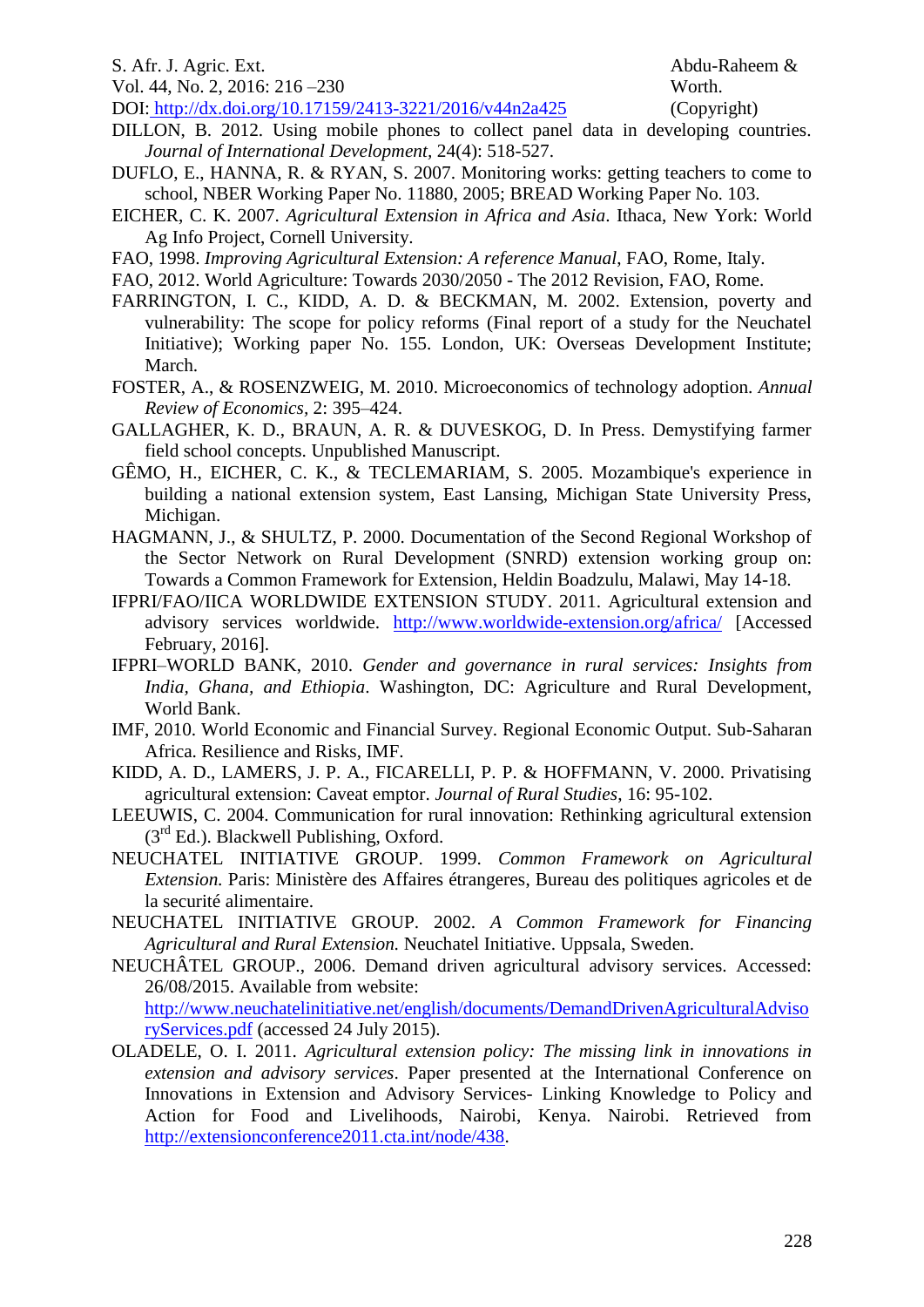| S. Afr. J. Agric. Ext.                                   | Abdu-R  |
|----------------------------------------------------------|---------|
| Vol. 44, No. 2, 2016: 216–230                            | Worth.  |
| DOI: http://dx.doi.org/10.17159/2413-3221/2016/v44n2a425 | (Copyri |

QUISUMBING, A. R. & PANDOLFELLI, L. 2010. Promising approaches to address the needs of poor female farmers: Resources, constraints, and interventions. *World Development,* 38(4): 581–592. doi: 10.1016/j.worlddev.2009.10.006

- QUIZON, J., FEDER, G. & MURGAI, R. 2001a. Fiscal sustainability of agricultural extension: The case of the farmer field school approach. *Journal of International Agricultural and Extension Education,* 8(1): 13-23.
- QUIZON, J., FEDER, G. & MURGAI, R, 2001b. Fiscal sustainability of agricultural extension: The case of the farmer field school approach: Supplementary remarks. *Journal of International Agricultural and Extension Education,* 8(2): 73–76.
- RIVERA, W. M., 1988. 'Developing Agricultural Extension Systems Nationwide: A Structural Approach' *Journal of Extension Studies*, 4(2): 29-49.
- RIVERA, W. M., & ALEX, G. 2004. The continuing role of government in pluralistic extension systems. *Journal of International Agriculture and Extension Education*, 11(3): 41-51.
- RIVERA, W. M, QAMAR, M. K. & CROWDER, L. V. 2001. Agricultural and Rural Extension Worldwide: Options for Institutional Reform in the Developing Countries. FAO, Rome.
- ROSEN, S. & SHAPOURI, S. 2012. Factors Affecting Food Production Growth in SubSaharan Africa. [http://www.ers.usda.gov/amber-waves/2012-september/factors](http://www.ers.usda.gov/amber-waves/2012-september/factors-affecting-food-production.aspx#.U3ukI_ldWSo)[affecting-food-production.aspx#.U3ukI\\_ldWSo](http://www.ers.usda.gov/amber-waves/2012-september/factors-affecting-food-production.aspx#.U3ukI_ldWSo)
- SALAMI, A., KAMARA, A. B. & BRIXIOVA, Z. 2010. *Smallholder agriculture in East Africa: Trends, constraints and opportunities*. Tunis, Tunisia: African Development Bank.
- SECRETARIAT OF THE PACIFIC COMMUNITY. 2010. Developing a Policy Framework for Extension Systems Policy, [Policy Brief 12/2010.](http://www.spc.int/lrd/index.php?option=com_docman&task=doc_download&gid=1194&Itemid=130)
- SMITH, M., RONALD, B. H., PAULA, P. C. & KERRY, D. C. n. d. *Do missions accomplish their missions? An exploratory analysis of mission statement content and organizational longevity*. Retrieved from<http://www.huizenga.nova.edu/>
- SULAIMAN, R. V. & HALL, A. J. 2003. India: the emergence of *Extension-Plus*: future for extension beyond technology transfer? *In* W.M. Rivera & G.E. Alex, eds. *Extension Reform for Rural Development.* The World Bank, Washington, DC.
- SWANSON, B. E. (Ed.), 1990. Global Consultation on Agricultural Extension: A report. FAO, Rome.
- SWANSON, B. E. & RAJALAHTI, R. 2010. *Strengthening agricultural extension and advisory systems: Procedures for assessing, transforming, and evaluating extension systems*. ARD, World Bank, Washington, DC.
- UNITED NATIONS ECONOMIC COMMISSION FOR AFRICA. 2010. Economic Report on Africa 2010: Promoting high-level sustainable growth to reduce unemployment in Africa. United Nations Economic Commission for Africa
- UNITED NATIONS. 2013. *Composition of macro geographical (continental) regions, geographical sub-regions, and selected economic and other groupings*. United Nations Statistics Division. Retrieved from

<http://unstats.un.org/unsd/methods/m49/m49regin.htm#africa>

- WIEBERS, U. 1993. *Integrated pest management and pesticide regulation in developing Asia*. World Bank technical paper number 211. Washington D.C.
- WIGGINS, S. 2009. Can the smallholder model deliver poverty reduction and food security for a rapidly growing population in Africa? Paper for the Expert Meeting on How to feed the World in 2050, Rome.
- WORLD BANK. 2008. The Growth Report: Strategies for Sustained Growth and Inclusive Development. Commission on Growth and Development, World Bank, Washington D.C.